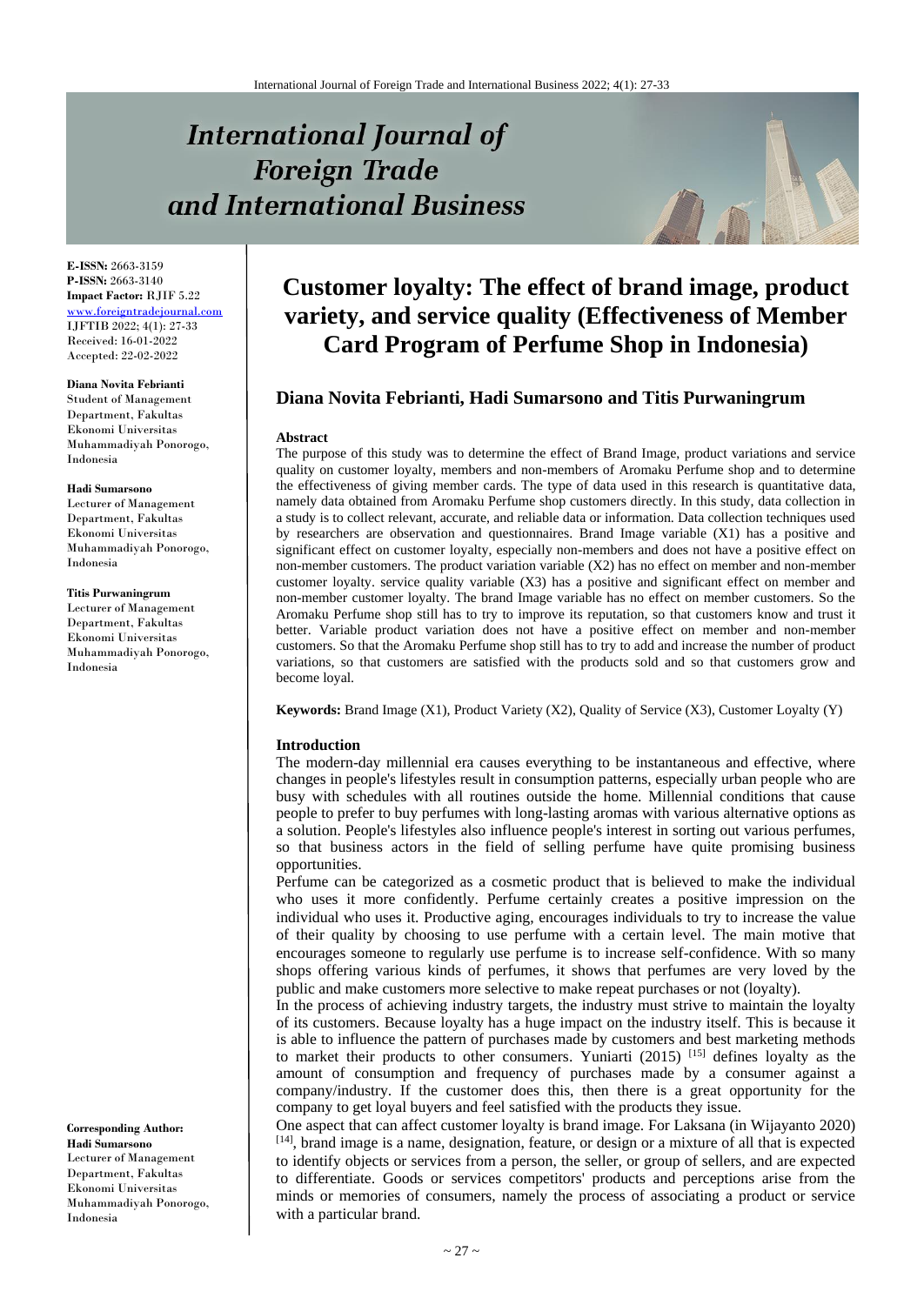Then another factor that can affect customer loyalty is product variety. Product variety is one of the factors that affect consumer satisfaction and loyalty (Jumarodin, 2019) [4] , Product variety also gives an attraction to a product, as well as one of the factors that need serious attention in new product development because today's customers are not a few who question the problem of product variety that is able to meet customer needs and desires. Therefore, an industry must have the right strategy so that consumers can make decisions to buy a product that is sold by the company.

There are also service quality factors that can affect customer loyalty. The definition of service quality according to Supranto  $(2011)$  <sup>[12]</sup>, is "a word that service providers is something that must be done well". The quality of service provided to consumers must play a role in providing optimal satisfaction, therefore, to provide services it must be carried out in accordance with the purpose of service. The quality of service provided by each industry certainly has a purpose.

The object of this research is the customer of Aromaku Perfume Shop. Aromaku Perfume shop is a perfume store that sells a variety of perfumes, including men's perfumes and women's perfumes as well as unisex. One of the new breakthroughs initiated by Aromaku is by distributing membership cards to consumers so that consumers become loyal. Membership are an activity of Aromaku Perfume in making customers part of its members who join an organization.

This research was conducted because of the researchers' knowledge in previous studies there was no research on the effect of brand image, product variety and service quality on customer loyalty, especially in the Aromaku Perfume store. Therefore, this research is to identify the case being studied regarding the effect of brand image, product variety and service quality on customer loyalty of Aromaku Perfume and to determine the effectiveness of giving member cards.

#### **Literature Review**

According to Laksana, brand image is a name, designation, characteristic, or design, or a combination thereof, which is intended to identify the goods or services of a seller, the seller, or group of sellers, and is expected to be able to distinguish these objects (Wijayanto,  $2020$ <sup>[14]</sup>. Or services from competing products and perceptions that emerge. From the minds or memories of consumers, which is the process of associating a product or service with a particular brand. If it has been assessed according to the criteria, the customer will make a decision to make a repeat purchase or not. One aspect that affects customer loyalty is brand image or brand image. The better the brand image of a company, the higher the customer loyalty. In research conducted by Salim et al. (2018) [9] , Putri (2021) [7] , Selvi et al. (2021) [10] , Kato  $(2021)$  <sup>[13]</sup>, shows the results of research that brand image has a significant influence on customer loyalty.

Product variety is one of the factors that affect consumer satisfaction and loyalty (Jumarodin, 2019)<sup>[4]</sup>. Product

variety also gives an attraction to a product, as well as one of the factors that need serious attention in new product development because today's customers are not a few who question the problem of product variety that is able to meet customer needs and desires. In the trading business, the completeness of the various products sold is the main aspect that can attract customers, even though the cost is higher than competing markets, but because of the completeness of the products sold, this industry attracts more customers. Finally, product variety is an industrial strategy by diversifying its products with the aim that customers get the products they need. Previous research conducted by Jumarodin (2019)<sup>[4]</sup>, Zhang, et al. (2018)<sup>[16]</sup>, Hartono and Yani (2019)<sup>[2]</sup>, proved that product variety has a significant effect on customer loyalty.

The quality of service provided to consumers must play a role in providing optimal satisfaction, therefore, to provide services it must be carried out in accordance with the purpose of service. Service is an activity that can be provided by an industry to customers who in fact want to observe and equalize the service quality provided by industry employees, and can be one of the benchmarks for customers who later want to ensure that they are always loyal to the industry or even want to look elsewhere. Which is considered to have better service quality. Previous research conducted by Lubis and Suwitho (2017)<sup>[5]</sup>, Hidajat and Fahlevi (2020)<sup>[3]</sup>, Putri et al. (2021)<sup>[8]</sup>, Putri (2021)<sup>[7]</sup>, Silalahi (2021)<sup>[11]</sup>, Selvi et al. (2021)<sup>[10]</sup>, Giao (2021)<sup>[1]</sup> show that service quality has a significant effect on customer loyalty.

According to Priansa  $(2017)$  [6], customer loyalty has the definition of long-term customer commitment which is manifested in the form of loyal attitudes and behavior towards the industry and its products with regular and sustainable consumption methods and will affect the existence of the industry. After that, Tjiptono and Candra (in Priansa, 2017)<sup>[6]</sup> define that customer loyalty is a customer commitment to a product or service that is reflected in positive behavior and the form of repurchase attitude by customers does not change in the long term. Loyalty is the amount of consumption and frequency of purchases made by a consumer against a company/ industry (Yuniarti, 2015) [15]. Customer loyalty is more associated with customer behavior using a product. When a customer feels loyal, he or she exhibits repeat buying behavior that is expressed from time to time by several decision-making units.

Based on this explanation, the hypothesis is formulated:

H1. Brand Image in Aromaku Parfum has a positive effect on customer loyalty

H2. Product Variety in Aromaku Parfum has a positive effect on customer loyalty.

H3. Service Quality at Aromaku Parfum has a positive effect on customer loyalty.

The relationship between variables can be described as follows: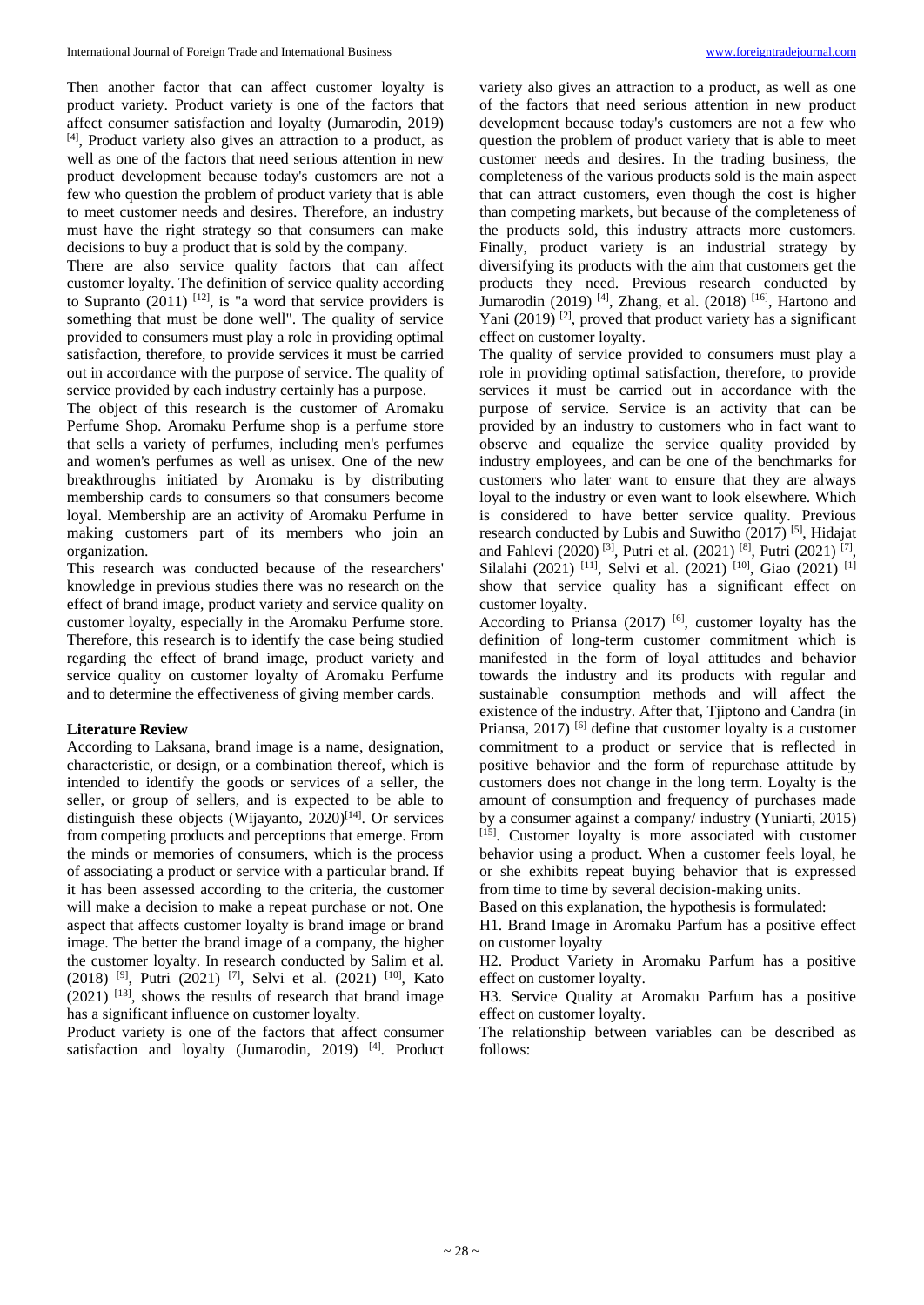

**Fig 1:** Research Framework

## **Research Methods Population and Sample**

The current research uses a quantitative method approach in order to get maximum results. The population used in this study is the unlimited number of customers in the Aromaku Parfum store and the samples taken in this study was 190 respondents which were divided into 81 member respondents and 109 non-member respondents. In this study, the types the data used are primary data and secondary data. Primary data collection is done by distributing questionnaires to respondents who meet the sample criteria. The sampling method is based on chance sampling. Questionnaires were distributed to customers who happened to meet the researchers while shopping at the Aromaku Parfum store. The questionnaire scale uses a Likert scale. In this study, data collection in a study is to collect relevant, accurate, and reliable data or information.

#### **Analysis Method**

Data analysis used multiple linear regression analysis to determine the direct and indirect effects. The formula for multiple linear regression is:

$$
Y = \alpha + \beta_1 X_1 + \beta_1 X_2 + \beta_1 X_3 + \varepsilon
$$

#### **Description**

- Y: Customer Loyalty
- $X_1$ : Brand Image
- $X_2$ : Product Variety
- $X_2$ : Service Quality

 $\alpha$ : Constant, is a related value which in this case is when the independent variable is

$$
_{0}\left( X_{1},X_{2}=0\right)
$$

 $\beta_1$ : Multiple regression coefficient between the independent variable  $X_1$  the dependent variable

Y, if the variable free  $X_2$  is considered constant

 $\epsilon$ : Other factors that affect the Y variable

## **Operational Variables**

- **1. Independent Variables**
- a. Brand image indicators are brand identity, brand personality, brand associations, brand attitudes and behavior, brand benefits and competencies.
- b. Product variety indicators are product completeness, product brand, product size variation, product quality
- c. Service quality indicators are tangibles, reliability, responsiveness, assurance, empathy.

#### **2. Dependent Variable**

#### **Customer loyalty indicators are as follows**

- 1) Recommend to others
- 2) Preach positive things
- 3) There is a commitment from customers
- 4) Make sustainable purchases
- 5) Customer satisfaction with products, services and facilities

## **Results and Discussion**

Table 1. Shows the characteristics of respondents observed in this study, including age, gender, monthly income, number of visits, number of perfumes (last 6 months). Based on age, the characteristics of Aromaku Perfume shop customers are mostly 22 years old with a total customer percentage of 13.7%, 13.6% members and 11.9% nonmembers. Based on gender, the characteristics of Aromaku Perfume shop customers are more dominated by women with a total customer percentage of 70%, 72.8% for members and 67.9% for non-members. Based on monthly income, the characteristics of the majority of Aromaku Perfume shop customers have income <RP. 500,000 – RP. 1,000,000 with a total customer percentage of 26.8%, 32.1% members and 30.3% non-members. Based on the number of visits, the characteristics of the Aromaku Perfume store customers are the majority visited during the last 6 months as much as 6 times with a total customer percentage of 21.5%, 18.5% members and 23.9% non-members. Meanwhile, based on the number of perfumes, the majority of customers in the Aromaku Perfume shop have 4 perfumes in the last 6 months with a total customer percentage of 24.2%, 25.9% for members and 22.9% for non-members. The intensity of the customers of the Aromaku Perfume store that was researched was mostly more than 1 time.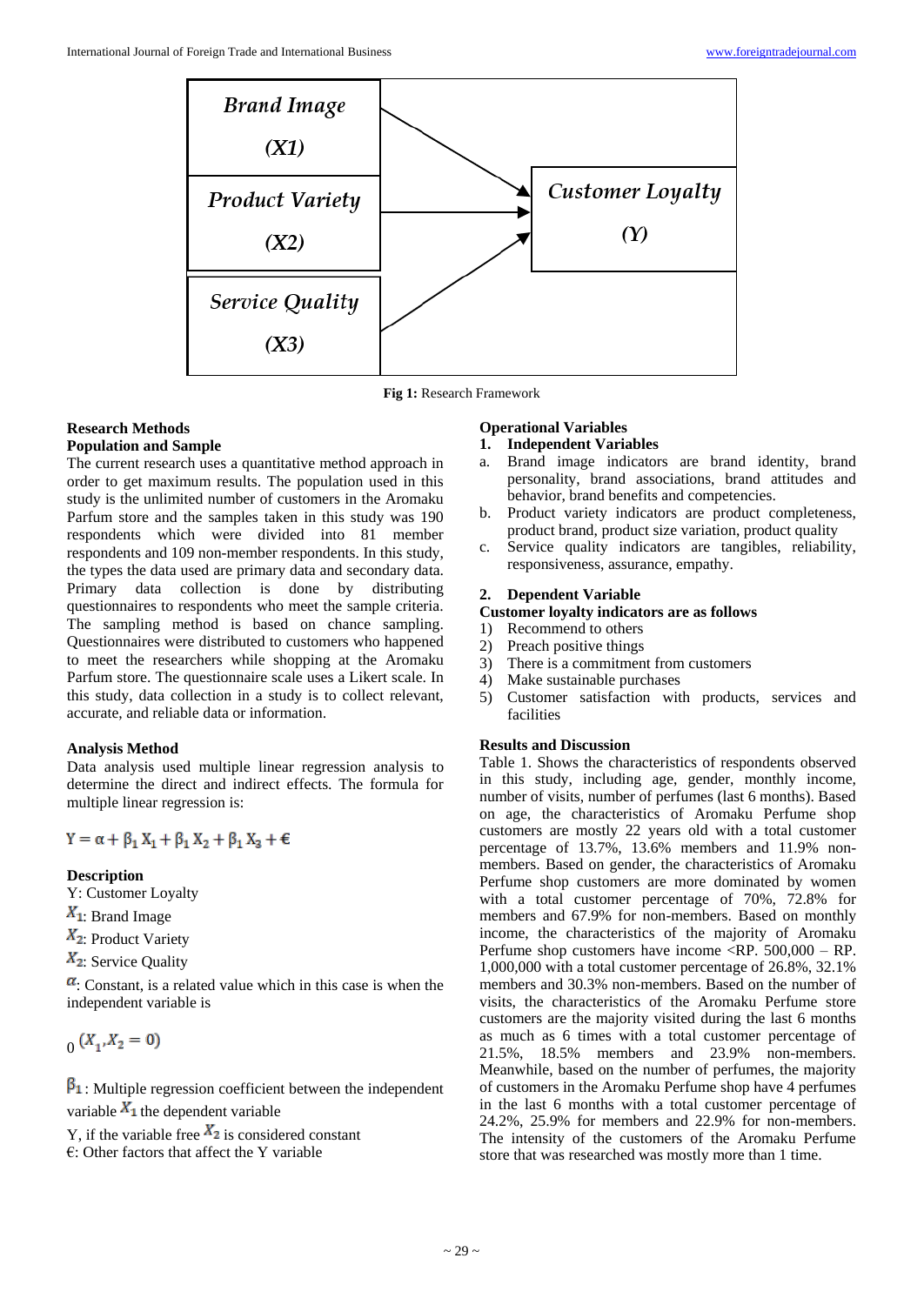| N <sub>o</sub> | <b>Characteristics</b>  | All                     |            | <b>Members</b>   |            | <b>Non-Members</b> |            |  |
|----------------|-------------------------|-------------------------|------------|------------------|------------|--------------------|------------|--|
|                |                         | <b>Frequency</b>        | Percentage | <b>Frequency</b> | Percentage | Frequency          | Percentage |  |
|                | Age                     |                         |            |                  |            |                    |            |  |
|                | $\leq$ 20 years         | 31                      | 16,3%      | 12               | 14,8%      | 19                 | 17,4%      |  |
|                | 21 - 25 years old       | 105                     | 55,3%      | 41               | 50,6%      | 64                 | 58,7%      |  |
|                | 26 - 34 years old       | 37                      | 19,5%      | 19               | 23,5%      | 18                 | 16.5%      |  |
|                | 35 years and over       | 17                      | 8,9%       | 9                | 11,1%      | 8                  | 7,4%       |  |
|                | Total                   | 190                     | 100%       | 81               | 100%       | 109                | 100%       |  |
| $\overline{2}$ |                         | Gender                  |            |                  |            |                    |            |  |
|                | <b>Boys</b>             | 57                      | 30%        | 22               | 27,2%      | 35                 | 32,1%      |  |
|                | 2.<br>Girls             | 133                     | 70%        | 59               | 72,8%      | 74                 | 67,9%      |  |
|                | Total                   | 190                     | 100%       | 81               | 100%       | 109                | 100%       |  |
| 3              |                         | <b>Number of Visits</b> |            |                  |            |                    |            |  |
|                | 1 time                  | 25                      | 13,2%      | 14               | 17,3%      | 11                 | 10,1%      |  |
|                | $2 - 5$ times           | 91                      | 47,9%      | 33               | 40,7%      | 58                 | 53,2%      |  |
|                | $>5$ times              | 74                      | 38,9%      | 34               | 42%        | 40                 | 36,7%      |  |
|                | Total                   | 190                     | 100%       | 81               | 100%       | 109                | 100%       |  |
| 4              | <b>Perfume Quantity</b> |                         |            |                  |            |                    |            |  |
|                | 1 Perfume               | 26                      | 13,7%      | 8                | 10%        | 18                 | 16,5%      |  |
|                | 2 - 5 Perfume           | 91                      | 47,9%      | 40               | 49,3%      | 51                 | 46,8%      |  |
|                | >5 Perfumes             | 73                      | 38,4%      | 33               | 40,7%      | 40                 | 36,7%      |  |
|                | Total                   | 190                     | 100%       | 81               | 100%       | 109                | 100%       |  |

**Table 1:** Characteristics of Respondents

**Source**: primary data processed

After testing the validity, it is known that the calculated r value for each variable indicator in this study is greater than the r table value (0.1417). And in testing the reliability of the cronbach alpha value for each variable in this study is greater than the critical value so that it can be concluded that all research data is feasible to be used as research data. After testing the classical assumptions, the asymmp. Sig value is  $0.253 > 0.05$ . So the data are normally distributed. The value of VIF in brand image (X1) is 2,437, product variety  $(X2)$  is 1,884 and service quality  $(X3)$  is 2,530. Each variable has a value (VIF  $<$  10.00). So that the data is free from multicollinearity interference. The value of DW (Durbin Waston) is 1,831. Where the value of DW is in the middle between the values of Du and 4-Du with the obtained values of Du (1.794) and 4-Du (2.206), so that  $1.794 < 1.831 < 2.206$ , it is concluded that the data is not affected by autocorrelation. And the regression model does there is no heteroscedasticity because the points spread randomly and do not form a certain pattern.

All research variables used are independent of each symptom of classical assumptions, so that further test analysis can be carried out. Based on the results of statistical tests that have been carried out, a summary of the results is obtained as in table 2.

| <b>Dependent : Loyalty</b> |                 |                                   |                      |  |  |  |  |  |
|----------------------------|-----------------|-----------------------------------|----------------------|--|--|--|--|--|
| <b>Variable</b>            | <b>Whole</b>    | <b>Members</b>                    | <b>Non Members</b>   |  |  |  |  |  |
|                            | $N = 190$       | $N = 81$                          | $N = 109$            |  |  |  |  |  |
| (Constant)                 |                 | $5,106$ (4,303)** 2,738 (1,341)** | $6,604$ $(4,189)$ ** |  |  |  |  |  |
| <b>Brand Image</b>         | $0,169(1,809)*$ | $-0,035(-0,187)$                  | $0,251(2,247)^*$     |  |  |  |  |  |
| <b>Product Variety</b>     | 0,043(0,535)    | 0,156(1,126)                      | $-0.043(-0.432)$     |  |  |  |  |  |
| Service Quality            | $0.511(5.966)*$ | $0,738(3,796)*$                   | $0,459(4,886)*$      |  |  |  |  |  |
| R                          | .670a           | .674a                             | .688a                |  |  |  |  |  |
| R Square                   | .449            | .454                              | ,473                 |  |  |  |  |  |
| 50.564*                    |                 | 21.353*                           | 31,380*              |  |  |  |  |  |

**Table 2:** Test Results

**Source**: primary data processed

In Table 2 it can be seen that each research variable has a regression coefficient that shows the directional influence formed between one variable and another. In general, the multiple linear regression equation formed is as follows: multiple linear regression equation for all respondents  $Y=$  $5,106 + 0.169 + 0.043 + 0.511$  multiple linear regression equation for respondent members  $Y = 2.738 - 0.035 + 0.156$ + 0.738 while the multiple linear regression equation for non-member respondents  $Y = 6.064 + 0.251 - 0.043 + 0.459$ . In accordance with the results of the F-statistics test, it can be seen that the resulting significance value is 0.000. At the data processing stage used, an error rate of 0.05. The results obtained indicate that the significance value is 0.000 < alpha 0.05, the decision is rejected and accepted. It can be obtained that the selection of brand image variables, product variations and service quality is indeed appropriate to be used as a variable. The regression model is accepted.

At the testing stage, it is known that the r-square value generated indicates that brand image, product variety and service quality as a whole are able to contribute in influencing customer loyalty of Aromaku Perfume by 44.9%, while the remaining 55.1% influenced by other variables that were not used in this study. Customer members are able to contribute in influencing customer loyalty for amount 45.4%, while the remaining 54.6% is influenced by other variables. And non-member customers are able to contribute in influencing customer loyalty by 47.3%, while the remaining 52.7% is influenced by other variables not used in this study. These variables are the offer price, convenience of use, attitudes formed in society and various other variables.

In the regression model, it can be seen that the constant value obtained for all respondents is 5,106, for member respondents 2,738 and for non-member respondents 6,064, these results indicate that when all independent variables consisting of brand image, product variety and service quality are constant. So it can be concluded that without the three variables to be analyzed, customer loyalty of Aromaku Perfume shop has increased.

Based on the regression equation model that is formed, it can be seen that the Brand Image variable in all respondents is 0.169, it shows that when other independent variables are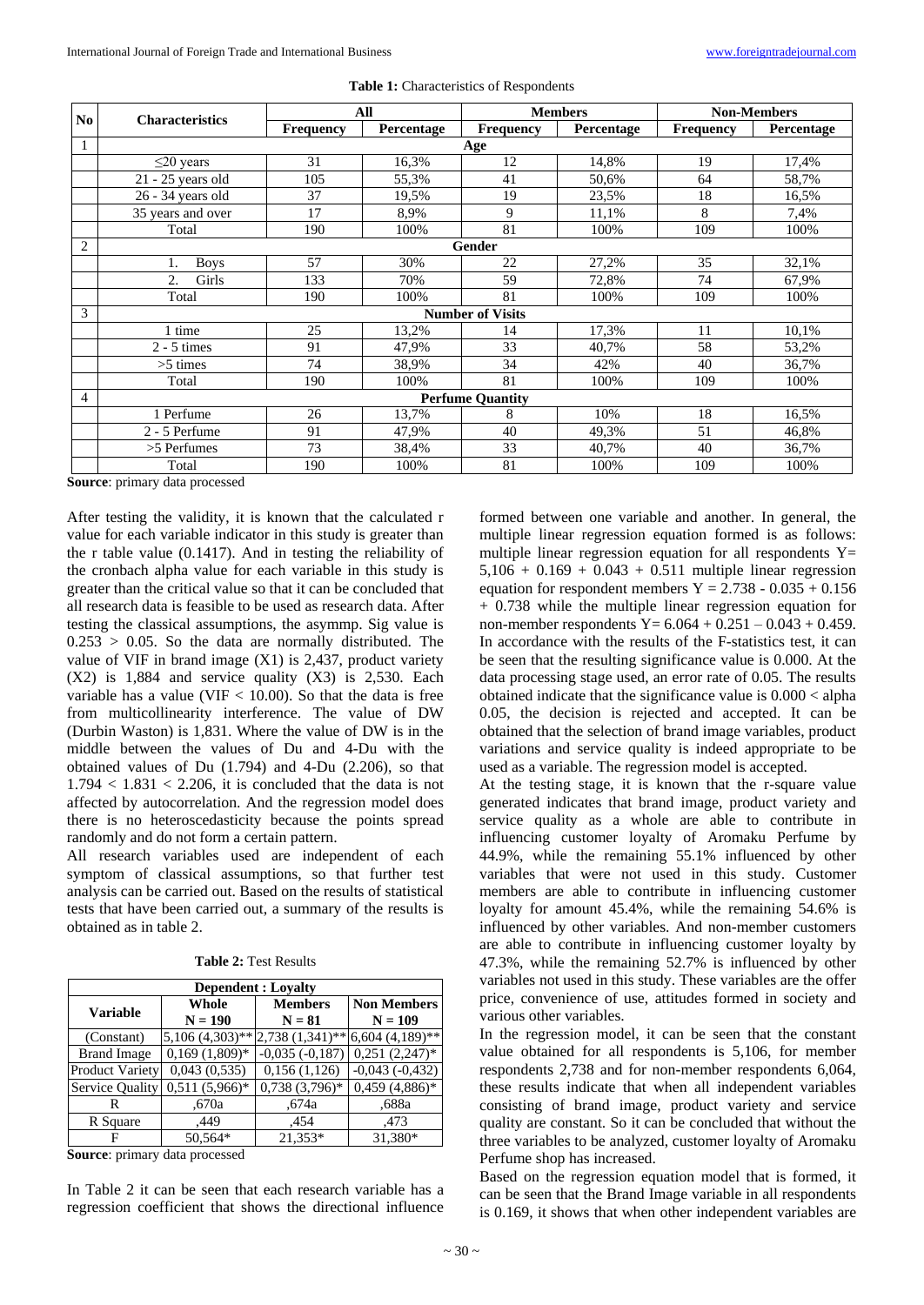considered not constant, then brand image is able to affect customer loyalty by 0.169 units. Brand Image variable on member respondents is -0.035, it shows that when other independent variables are considered not constant, brand image is able to affect member customer loyalty by -0.035 units. While the Brand Image variable for non-member respondents is 0.251, it shows that when other independent variables are considered not constant, then brand image is able to affect customer loyalty by 0.251 units.

In accordance with the results of statistical tests that have been carried out, it can be seen that the product variation variable has a regression coefficient value of 0.043 for all respondents, it shows that when other independent variables are considered not constant, product variations can affect customer loyalty by 0.043 units. The product variety variable has a regression coefficient value of 0.156 for member respondents, it shows that when other independent variables are considered not constant, product variations can affect member customer loyalty by 0.156 units. While the product variety variable has a regression coefficient value of -0.043 for non-member respondents, it shows that when other independent variables are considered not constant, product variations can affect non-member customer loyalty by -0.043 units.

At the stage of testing the third hypothesis by using the service quality variable, the regression coefficient value for all respondents is 0.511, it shows that when other independent variables are considered not constant, service quality is able to affect customer loyalty by 0.511 units. The service quality variable obtained a regression coefficient value for member respondents in 0.738, this indicates that when other independent variables are considered not constant, service quality is able to affect member customer loyalty by 0.738 units. While the service quality variable, the regression coefficient value for non-member respondents is 0.459, it shows that when other independent variables are considered not constant, service quality is able to affect non-member customer loyalty by 0.459 units.

Based on the results of testing the first hypothesis, the t value of brand image  $(X1) > t$  table is 1.809 > 1.652 and a significance value of 0.072, the decision is accepted by H1 and Ho is rejected, so it can be said that brand image has a significant effect on customer loyalty. The t value of brand image (X1) is -0.187 and a significance value of 0.852, so the decision Ho is accepted and H1 is rejected, so it can be said that brand image has no significant effect on member customer loyalty. And the obtained t value of brand image  $(X1)$  > t table of 2.247 > 1.658 and a significance value of 0.027, the decision is H1 is accepted and Ho is rejected so that it can be said that brand image has a significant effect on non-loyalty customer members of Aromaku Perfume shop.

This means that giving a membership card is not effective in increasing customer loyalty. This is evidenced by the no positive and significant effect of brand image on customer loyalty, especially member customers. This may be due to the lack of selectiveness in providing member cards to customers. Thus, a phenomenon that needs to be observed is the possibility of other influences that can affect customer loyalty. The ineffectiveness of the results obtained shows the inability of this study to support the positive effect stated in the previous study, which explains that the better the brand image, the higher the customer loyalty. However, this research is in line with the opinion of Putri  $(2021)^{[19]}$ , which states that brand image does not have a positive relationship with customer loyalty.

In the second hypothesis testing stage which is tested using t-statistical test, the t-count value for product variation (X2) is 0.535 and the significance value is 0.593, the decision H2 is rejected and Ho is accepted so that it can be said that product variations have no significant effect on customer loyalty. Using my Aroma Perfume. The t value for product variation (X2) is 1.126 and a significant value is 0.264, so the decision is H2 is rejected and Ho is accepted so that it can be said that product variations have no significant effect on customer loyalty of members. And the t value of product diversity  $(X2)$  is -0.432 and a significance value of 0.667, the decision H2 is rejected and Ho is accepted so that it can be said that product diversity has no significant effect on non-member customers.

Thus, the phenomenon that needs to be observed is the possibility that there are other influences that can affect customer loyalty. The ineffectiveness of the results obtained indicates the inability of this study to support the positive effect stated in the previous study, which explains that the higher the product variety, the higher the customer loyalty. However, this research is in line with the opinion of Silalahi  $(2021)^{[11]}$ , which states that product variety does not have a positive relationship with customer loyalty.

Based on the results of testing the third hypothesis which was tested by the t-statistical test, the t-count value of service quality  $(X3) > t$ -table was  $5.996 > 1.652$  and a significance value of 0.000 which means that Ho's decision is rejected and H3 is accepted so that it can be said that service quality significant effect. On customer loyalty. The value of t count service quality  $(X3) > t$  table of 3.796 > 1.663 and a significance value of 0.000, the decision Ho is rejected and H3 is accepted so that it can be said that service quality has a significant effect on customer loyalty of members. And the value of t count service quality  $(X3) > t$ table of  $4.886 > 1.658$  and a significant value of 0.000 then the decision Ho is rejected and H3 is accepted so that it can be said that the quality of service has a significant influence effect on non-loyalty of customer members. The results obtained indicate that the services provided by the Aromaku Perfume shop contribute to the formation of customer loyalty.

The findings indicate that this study supports the hypothesis that shows a positive and significant effect of service quality on customer loyalty. This indicates a positive relationship between service quality and customer loyalty as stated in previous studies in accordance with the findings obtained. However, this concept still requires further study in an effort to increase the external validity of the concept, so that in the future it can be generalized in a wider context. Service quality has a significant effect on customer loyalty. This supports the results of research conducted by Lubis and Suwito  $(2017)^{5}$ , Selvi et al.  $(2021)^{[10]}$ , and Putri el al.  $(2021)^{[8]}$  which prove that there is a significant positive effect between service quality and customer loyalty.

#### **Conclusion**

1. The brand image variable (X1) has a positive and significant effect on customer loyalty at the Aromaku Perfume shope as evidenced by the coefficient t-count > t-table. Brand image (X1) has a positive effect on the overall respondents. However, after being sorted into member and non-member respondents, brand image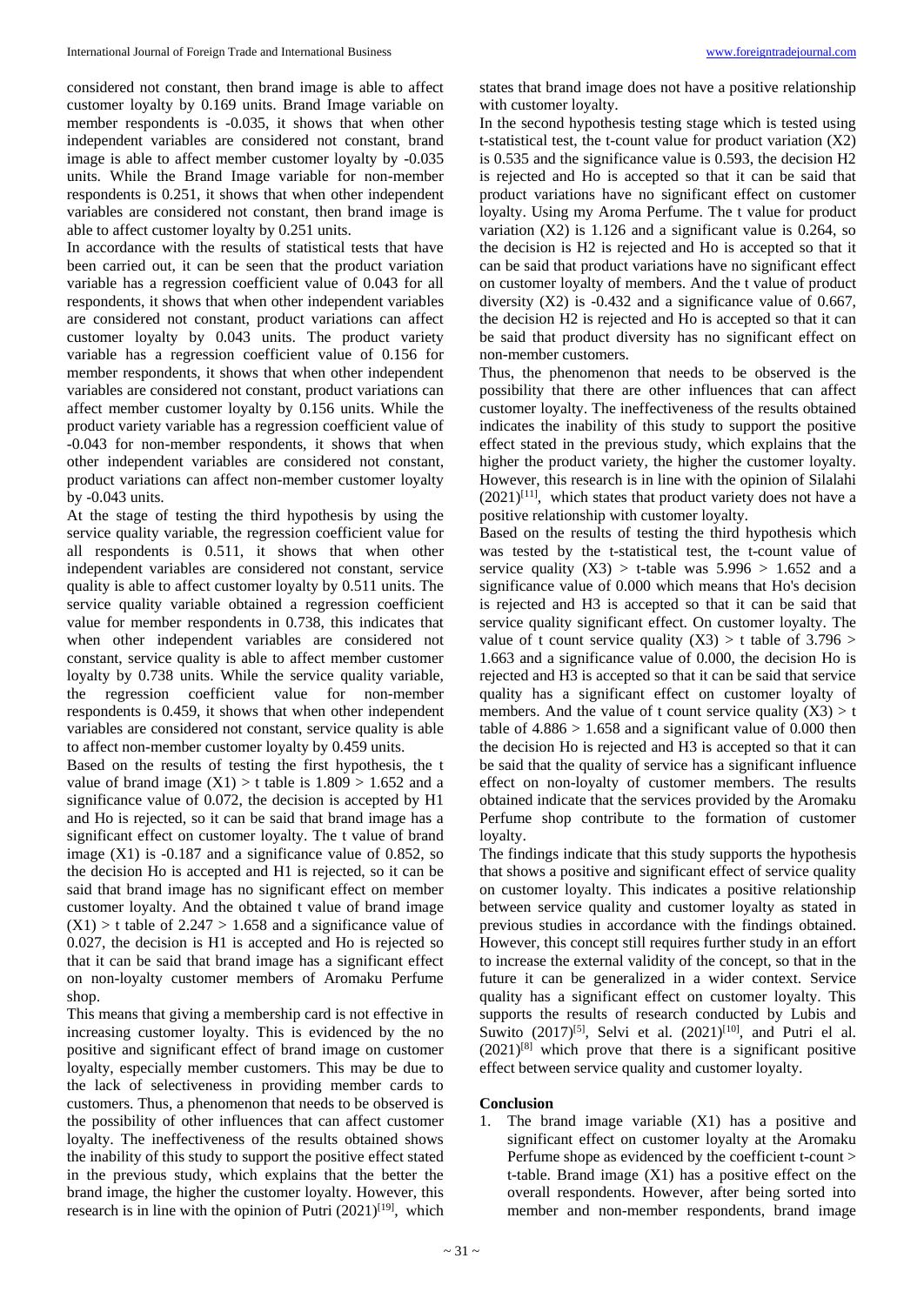(X1) only has a positive effect on non-member respondents. Brand image (X1) actually does not have a positive effect on respondent members as evidenced by the coefficient t-count < t-table. This means that the brand image (X1) is not the main consideration for member respondents to be loyal to the Aromaku Parfum shop.

- 2. The product variety variable (X2) has no positive and significant effect on customer loyalty at the Aromaku Perfume shop as evidenced by the t-count coefficient < t-table. Product variety (X2) has no positive effect on all respondents. However, after the respondents were separated into members and non-members, product variety (X2) still did not have a positive effect on customer loyalty at the Aromaku perfume shop. This means that product variety  $(X2)$  is not a factor that is considered in increasing customer loyalty, both member respondents and non-member respondents.
- 3. Service quality variable (X3) has a positive and significant effect on customer loyalty at the Aromaku Perfume shop as evidenced by the coefficient t-count > t-table. Service quality (X3) has a positive effect on all respondents. However, after the respondents were separated into members and non-members, service quality (X3) had a positive effect on both respondents. This means that service quality  $(X3)$  is a factor considered by respondents in order to be loyal to the Aromaku Perfume shop and can increase customer loyalty.

#### **Suggestion**

#### **a. To the manager of the Aromaku Perfume shop**

Based on the results of research on customer loyalty at the Aromaku Perfume store using 3 test variables, which include brand image, product variety and service quality for all customers (member and non-member), the results obtained are:

- 1) The brand image variable has no positive effect on member customers. Which means that the brand image or brand image in the Aromaku Perfume shop is not yet known by its customers. Manager has to try to improve its reputation, so that customers know and trust the Aromaku Perfume shop more and so that more customers (become loyal) and make the customer more loyal.
- 2) The product variety variable has no positive effect on member and non-member customers. Which means that the product variety or product variation at the Aromaku Perfume shop has not been able to meet the needs of its customers. Manager of Aromaku Perfume shop has to try to increase and increase the number of product variations, so that customers are satisfied

### **b. To future researchers**

For further researchers who want to research or continue this research, it is hoped that the results of this study can be a reference and input for further research that has the same topic and it is recommended to develop this research by looking for other variables that can affect customer loyalty. Further, researchers are also expected to be able to use other methods in examining customer loyalty so that the information obtained can vary from a questionnaire whose answers are already available.

#### **References**

- 1. Giao HNK, Bui NV. The Impact of Service Quality on Passenger Loyalty and The Mediating Roles of Relationship Quality: A Study of Domestic Flights with Vietnamese Low-Cost Airlines (Transportation Research Procedia). 2021.
- 2. Hartono, S., & Yani, B. A. Pengaruh Harga, Keragaman Produk Dan Merek Terhadap Keputusan Pembelian Produk pada PT. Index Sukoharjo. Jurnal Ilmiah Edunomika, 2019. 3(02).
- 3. Hidajat, K., & Fahlevi, A. Pengaruh Kualitas Pelayanan Dan Kepercayaan Terhadap Loyalitas Konsumen Dimediasi Kepuasan Konsumen Generasi Milenial Masa Pandemic Covid-19 (Survei Pengguna Tokopedia Generasi Milenial Jakarta Utara). Journal For Business And Entrepreneurship, 2020. 4(2).
- 4. Jumarodin, J. Pengaruh Variasi Produk Terhadap Loyalitas Konsumen Bedukmutu Di UMY. Jurnal Manajemen Bisnis, 2019. 10(1), 102-119.
- 5. Jumarodin, J., Sutanto, A., & Adhilla, F., Peran Variasi Produk Terhadap Loyalitas Konsumen Bedukmutu. In UMMagelang Conference Series (October pp. 151- 165). 2018.
- 6. Lubis, I. O., & Suwitho, S. Pengaruh Citra Merek, Kualitas Pelayanan, Dan Kepuasan Pelanggan Terhadap Loyalitas Pelanggan. Jurnal Ilmu dan Riset Manajemen (JIRM), 2017. 6(5).
- 7. Priansa, DJ. Perilaku Konsumen Dalam Persaingan Bisnis Kontemporer. Alfabeta Bandung. 2017.
- 8. Putri, A. R. A. Pengaruh Citra Merek, Kualitas Pelayanan dan Kepercayaan Terhadap Kepuasan Serta Dampaknya Pada Loyalitas Nasabah Mobile Banking Bank Muamalat (Studi Kasus Nasabah Bank Muamalat DKI Jakarta) (Bachelor's thesis, Fakultas Ekonomi dan Bisnis uin jakarta). 2021.
- 9. Putri, F. K., Tumbel, A. L., & Djemly, W. Pengaruh Kualitas Pelayanan dan Kepuasan Pelanggan Terhadap Loyalitas Pelanggan pada PT. Matahari Department Store Di Mantos 2. Jurnal EMBA: Jurnal Riset Ekonomi, Manajemen, Bisnis dan Akuntansi, 2021. 9(1).
- 10. Salim, A., Zuhdi, S., & Kesatuan, S. T. I. E. Analisis Pengaruh Brand Image Terhadap Loyalitas Pelanggan Kopi Torabika. Jurnal Sains Manajemen dan Bisnis Indonesia, 2018. 8(2), 1-10.
- 11. Selvi, M., Dian, K., & Prasetya, N. Pengaruh Citra Merek, Kualitas Produk dan Kualitas Pelayanan Terhadap Loyalitas. Jurnal Kompetitif Bisnis, 2021. 1(5), 235-259.
- 12. Silalahi, A. Pengaruh Variasi Produk Dan Kualitas Pelayanan Terhadap Loyalitas Pelanggan Pada Klinik Kecantikan Naavagreen Natural Skin Care Batam. BachelorThesis, Universitas Putera Batam. 2021.
- 13. Supranto J. Pengukukran Tingkat Kepuasan Pelanggan Untuk menaikkan Pangsa Pasar. Cetakan Keempat. PT Rineka Cipta., Jakarta. 2011
- 14. Kato T. Factors of loyalty across corporate brand images, products, dealers, sales staff, and after-sales services in the automotive industry. (Saitama University, 255 Shimo-Okubo, Sakura-ku, Saitama City, Saitama 338-8570, Japan), 2021.
- 15. Wijayanto, F. Pengaruh Citra Merek, Harga, Kualitas Produk Terhadap Loyalitas Pelanggan. Bachelor